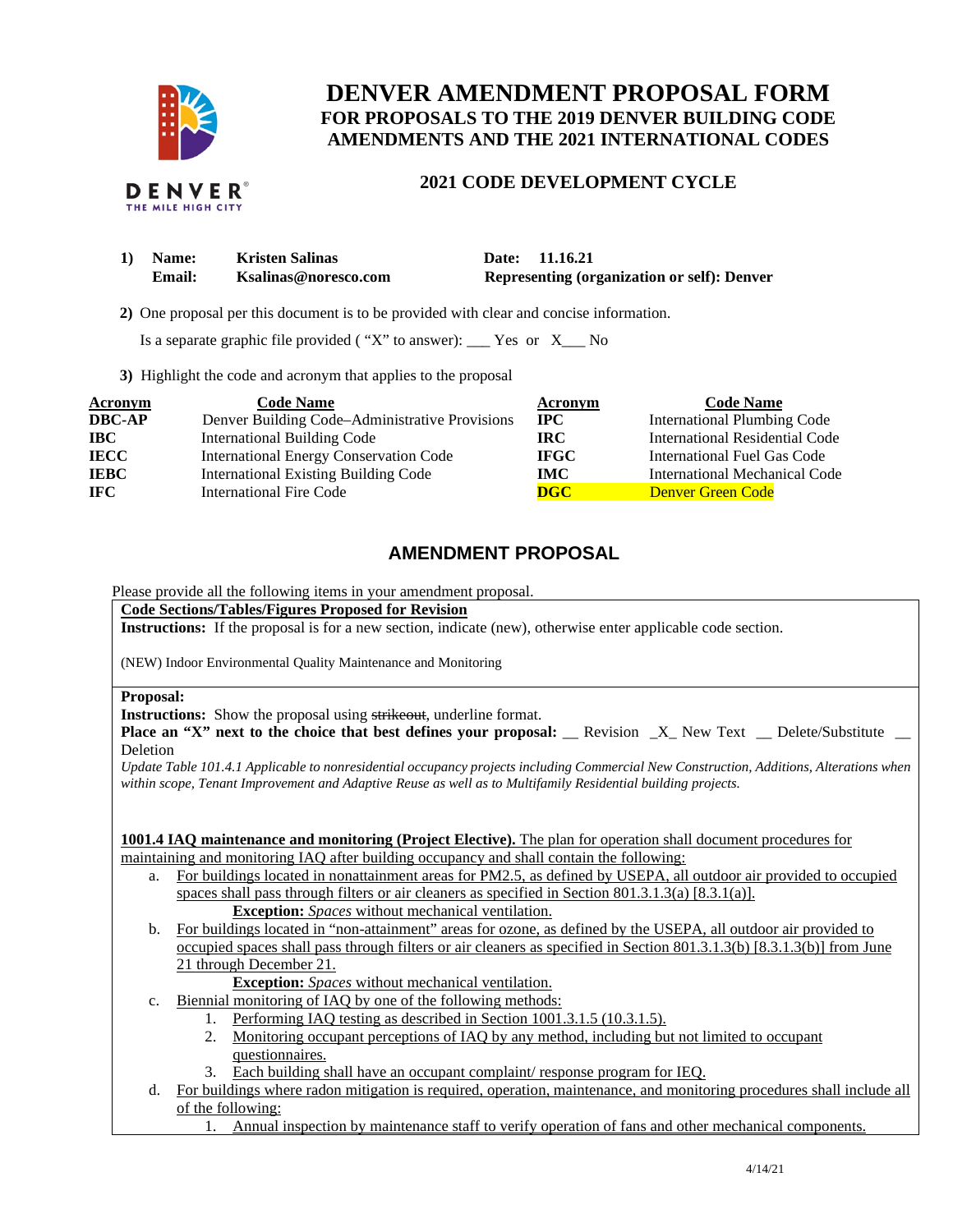- 2. Biennial radon testing in accordance with AARST MALB to verify that radon concentrations remain below  $2.7$  pCi/L (100 Bq/m<sub>3</sub>). Where radon testing indicates that the indoor radon concentration is 2.7 pCi/L (100 Bq/m3) or greater, mitigation shall be conducted in accordance with AARST RMS-LB, and the building shall be retested to verify that the radon concentration is below 2.7 pCi/L (100 Bq/m3). Where the required effectiveness of mitigation systems is consistently demonstrated for a period of not less than eight years, and such systems are inspected quarterly to verify fan operation, radon testing shall be repeated at intervals of not less than every five years.
- 3. Biennial inspection and repair as needed for mitigation system performance indicators, fans, and visible mitigation system components, including piping, fasteners, supports, labels, and soil-gas barrier closures at exposed membranes, sumps, and other openings between soil and interior *space*.
- 4. Documentation and retention of inspection and repair records and testing reports.

**1001.5 Outdoor air ozone air cleaners.** Ozone air cleaning devices required under Section 801.3.1.3 (8.3.1.3) shall be operated whenever outdoor ozone concentrations are forecast to exceed applicable regulatory limits.

## **Supporting Information**

All proposals must include a written explanation and justification as to how they address physical, environmental, and/or customary characteristics that are specific to the City and County of Denver. The following questions must be answered for a proposal to be considered.

**Purpose:** What does your proposal achieve?

This proposal provides a framework to monitor and maintain indoor environmental quality standards. Stronger air filtration results in cleaner air and reduced transmission of viral particles including Covid-19. A balanced approach to introducing stronger filtration and increasing fan power can reduce energy penalties as compared to increased outdoor air. Increased indoor environmental quality will minimize human exposure to harmful contaminants, contributing to occupant well-being and health.

**Reason:** Why is your proposal necessary?

According to the WELL building standard, people are estimated to spend approximately 90% of their time in enclosed spaces such as homes, offices, schools or other building environments. Even prior to the Covid-19 epidemic, indoor pollutants were found to be the tenth most important cause of ill health for world populations.

As outdoor air pollutants cause dangerously high AQI days at an increasing rate of frequency during wildfire season in the Rocky Mountain Front Range, the need for clean indoor air is essential. Adding to that, mitigation is needed to protect occupants from potential risks of spreading viral particles and other indoor contaminants ranging from carbon monoxide to cleaning and other products containing volatile organic compounds (VOCs).

**Substantiation:** Why is your proposal valid? (i.e. technical justification) The language proposed is drawn from existing standards including IgCC and the WELL Building Standard. The requirements are achievable and documented to be effective at improving indoor environmental quality.

**Bibliography and Access to Materials** (as needed when substantiating material is associated with the amendment proposal):

- 1. IgCC 2021 Chapter 10 Section 1001.9.4.4
- 2. WELL Building Standard v2, Air  $A08$ :  $\underline{https://v2.wellertifield.com/welly2/en/air}$ <br>
3. PNNL Faster Air Exchange in Buildings Not Always Beneficial for Coronavirus Leve
- 3. PNNL Faster Air Exchange in Buildings Not Always Beneficial for Coronavirus Levels[: https://www.pnnl.gov/news-media/faster](https://www.pnnl.gov/news-media/faster-air-exchange-buildings-not-always-beneficial-coronavirus-levels)[air-exchange-buildings-not-always-beneficial-coronavirus-levels](https://www.pnnl.gov/news-media/faster-air-exchange-buildings-not-always-beneficial-coronavirus-levels)
- 4. Air Conditioning Heating Refrigeration News Maximizing Indoor Air Quality Without Sacrificing Energy Efficiency: <https://www.achrnews.com/articles/144546-maximizing-indoor-air-quality-without-sacrificing-energy-efficiency>

### **Other Regulations Proposed to be Affected**

**\*For proposals to delete content from the 2019 Denver Green Code in conjunction with adding it to other mandatory Denver codes and/or regulations, only.**

Please identify which other mandatory codes or regulations are suggested to be updated (if any) to accept relocated content.

#### **Referenced Standards**

List any new referenced standards that are proposed to be referenced in the code.

#### **Impact**

How will this proposal impact cost and restrictiveness of code? ("X" answer for each item below)

| Cost of construction: | Increase   | Decrease | No Impact |
|-----------------------|------------|----------|-----------|
| Cost of design:       | X Increase | Decrease | No Impact |